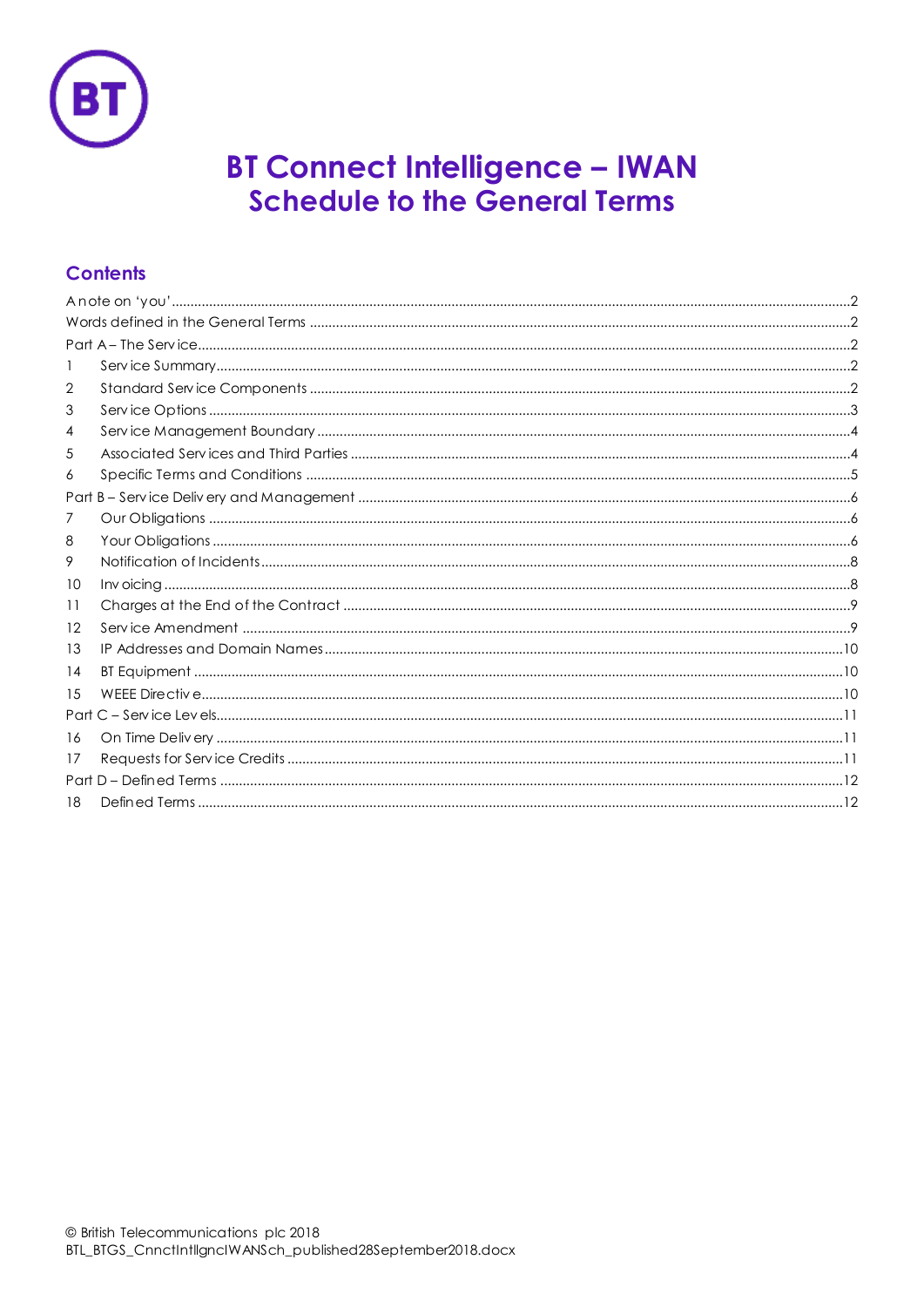

# <span id="page-1-0"></span>**A note on 'you'**

'You' and 'your' mean the Customer.

Phrases that refer to 'either', 'neither', 'each of us', 'both of us', 'we each' or 'we both' mean one or both of BT and the Customer, whichev er makes sense in the context of the sentence.

# <span id="page-1-1"></span>**Words defined in the General Terms**

Words that are capitalised but hav e not been defined in this Schedule hav e the meanings giv en to them in the General Terms.

# <span id="page-1-2"></span>**Part A – The Service**

#### <span id="page-1-3"></span>**1 Service Summary**

- 1.1 BT will prov ide you with a set of managed serv ices that will enable you to automatically route and optimise network traffic and gain v isibility of the performance of certain applications. This is done by integrating the Connect Intelligence IWAN serv ice with your network. BT will prov ide the Connect Intelligence IWAN serv ice in the form of BT Equipment that will be located at your Site(s).
- 1.2 The serv ice BT will prov ide to you is comprised of:
	- 1.2.1 the Standard Serv ice Components; and
		- 1.2.2 any of the Service Options that are selected by you as set out in any applicable Order,

#### (the "**Service**").

- 1.3 Where you select BT Connect Intelligence IWAN under the Managed Serv ice from BT:
	- 1.3.1 Paragraph 6.1 of this Schedule will not apply and in such case Paragraph 5.1 of Managed Serv ice from BT Schedule to the General Terms will apply;
	- 1.3.2 Paragraph 11 of this Schedule will not apply and in such case Paragraph 11 of Managed Serv ice from BT Schedule to the General Terms will apply; and
	- 1.3.3 Part C of this Schedule will not apply and in such case Part C of Managed Serv ice from BT Schedule to the General Terms will apply.
- 1.4 Where you select BT Connect Intelligence IWAN under a Managed Service:
	- 1.4.1 Paragraph 6.1 of this Schedule will not apply and in such case Paragraph 4 of the Managed Serv ice Schedule to the General Terms will apply; and
	- 1.4.2 Paragraph 11 of this Schedule will not apply and in such case Paragraph 4 of the Managed Serv ice Schedule to the General Terms will apply.

# <span id="page-1-4"></span>**2 Standard Service Components**

BT will prov ide you with all of the following standard serv ice components ("**Standard Service Components**") in accordance with the details set out in any applicable Order:

#### 2.1 **Application Visibility and Control**

- 2.1.1 BT will:
	- (a) prov ide a Serv ice that enables identification, classification and monitoring of your network, application data and performance metrics;
	- (b) prov ide you with v isibility of the performance of your network and applications, through reports and liv e dashboards, with the ability to drill down at Site, User, application and Circuit lev el;
	- (c) where permitted by Applicable Law (including local laws), export data collected in connection with the Serv ice to a BT hosted central system for analysis and reporting, and make it v isible to you through a set of standard reports and near liv e dashboards; and
	- (d) monitor:
		- (i) traffic statistics;
		- (ii) URL v isibility;
		- (iii) application response times; and
		- (iv ) media performance.

# 2.2 **Connect Intelligence Specialist Support**

- 2.2.1 BT will:
	- (a) prov ide you with access to dashboards and reports v ia the portal that BT makes av ailable to you. The dashboard and reports will prov ide v isibility of application performance, top applications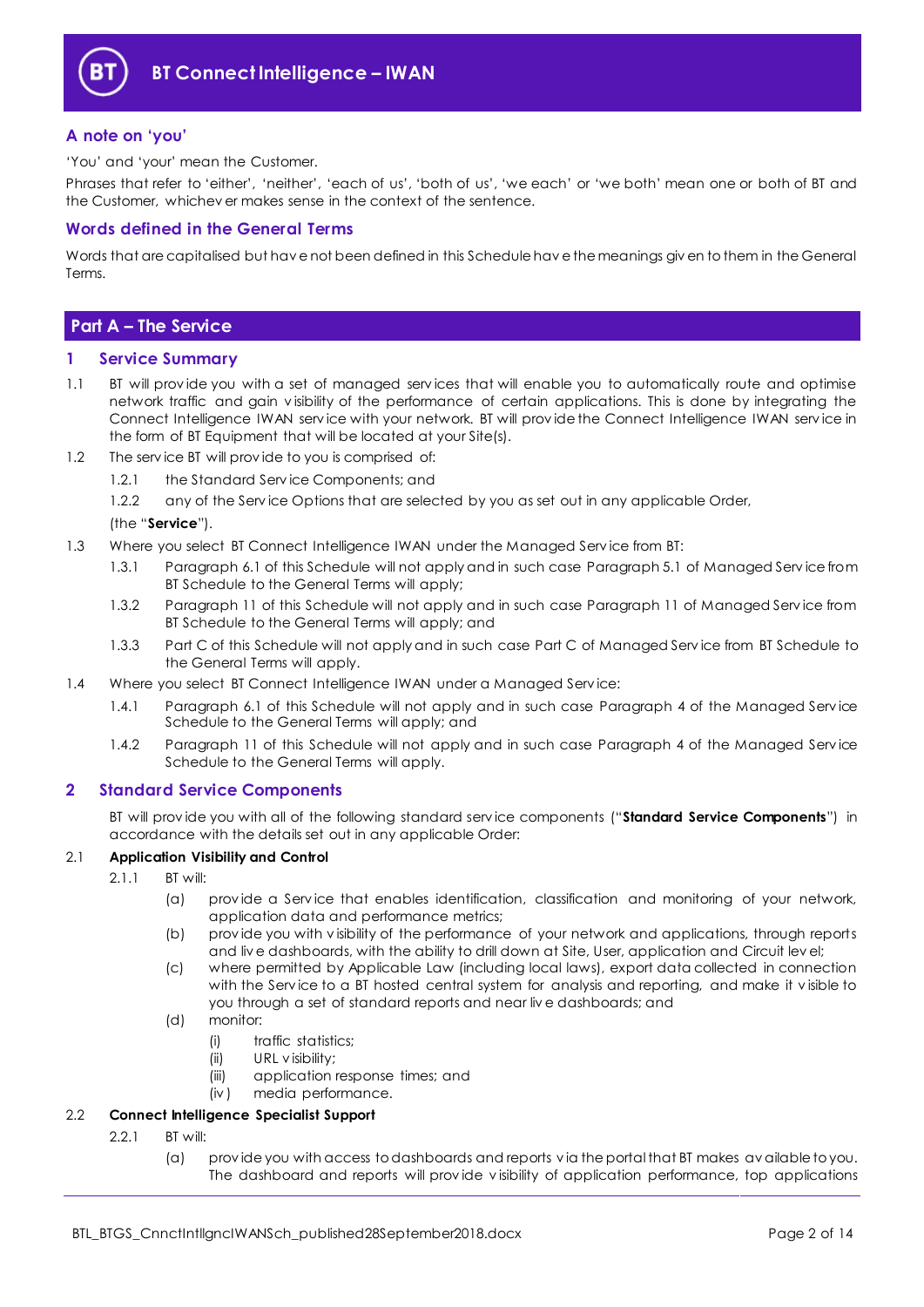

recognised, and traffic information including details of outgoing and incoming traffic at Site and application lev el;

- <span id="page-2-3"></span>(b) appoint a specialist ("**Connect Intelligence Specialist**") who will prov ide you with a remote session to present and explain the dashboard and reporting tool. This session will last up to four hours. The Connect Intelligence Specialist will also prov ide you with a monthly report cov ering capacity management analysis, adv ice and recommendations;
- (c) prov ide you with a User-guide;
- (d) (d) prov ide any changes to the monthly report and dashboard in accordance with Paragraph [12](#page-8-1) ("**Service Amendment**") and additional Charges will apply; and
- (e) raise additional Charges for any additional work performed by the Connect Intelligence Specialist beyond the tasks set out in points (b) abov e.

#### 2.3 **Additional Services**

- 2.3.1 BT will also prov ide:
	- (a) **Security Management** management of the Serv ice within our security guidelines;
	- (b) **Service Continuity Management** the prov ision of a Serv ice recov ery strategy;
	- (c) **Availability Management** prov iding Serv ice outage analysis, managing resiliency and risk reduction design activ ity.
- 2.4 BT will install, manage, maintain, monitor, configure and commission the BT Equipment. BT will prov ide Incident management as set out in Paragraph [9.](#page-7-0) BT will also prov ide proactiv e fault management on the BT Equipment as set out in the Order.

#### <span id="page-2-0"></span>**3 Service Options**

BT will prov ide you with any of the following options that are selected by you as set out in any applicable Order ("**Service Options**") and in accordance with the details set out in that Order:

#### 3.1 **Transport Independent VPN**

- <span id="page-2-1"></span> $3.1.1$  BT will:
	- (a) apart from as set out in Paragraphs [3.1.1\(b\)](#page-2-1) and [3.1.1\(d\),](#page-2-2) prov ide a fully managed IP VPN and Encryption Serv ice which will enable you to build corporate VPNs across globally dispersed Sites and transfer information securely across your network and the Internet using Encryption technology;
	- (b) in certain circumstances, prov ide Transport Independent VPN without Encryption;
	- (c) use DMVPN to prov ide point to point IPSec Tunnels between the Host Site and Branch Sites and dynamic IPSec Tunnels between Branch Sites; and
	- (d) not prov ide Encryption in countries where Encryption is not permitted for legal and/or regulatory reasons.
	- (e) BT will offer additional optional features on the Transport Independent VPN as set out below and in accordance with the details set out in the Order.
- <span id="page-2-4"></span><span id="page-2-2"></span>3.1.2 BT will:
	- (a) prov ide an Internet breakout serv ice ("**IBO**") that will allow you to restrict access to the Internet from VPN Sites using Managed Routers. Internet traffic presented on your LAN port and the Managed Router will route Internet traffic onto Internet Access without Encryption so that Internet traffic does not trav erse the IPSec Tunnel; and
	- (b) prov ide an Internet LAN serv ice ("**iLAN**") that prov ides you with an additional port with unrestricted Internet access, which typically can be used for a guest LAN or WiFi access to the Internet.
- <span id="page-2-5"></span>3.1.3 You will not be able to:
	- (a) get access to the VPN from the iLAN port.
	- (b) initiate connectiv ity to the Site from the wider Internet or host WEB serv ices.
- 3.1.4 BT will either prov ide Transport Independent VPN with Application Visibility and Control and Connect Intelligence Specialist Support or as a standalone option without Application Visibility and Control and Connect Intelligence Specialist Support.

# 3.2 **WAN Traffic Balancing**

- 3.2.1 BT will:
	- (a) prov ide a Serv ice which allows you to securely improv e your WAN efficiency and av ailability and ensure WAN performance for application traffic you define as business critical, while offloading non critical traffic ov er the Internet;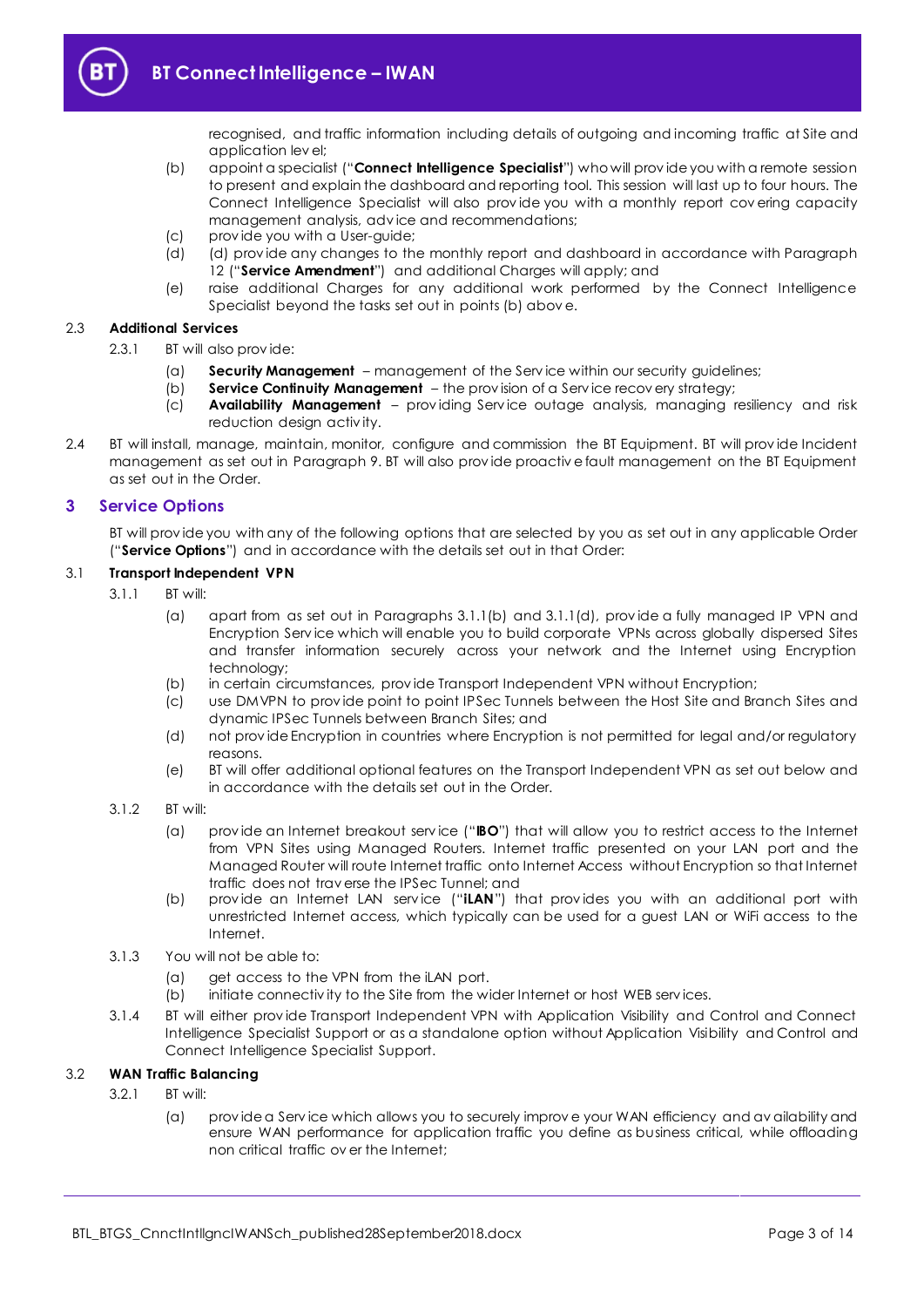

- (b) deliv er intelligent path control for application-aware routing, which selects paths by looking at specific packet attributes (e.g. DSCP marking, source/destination IP address or source/destination port) or application type, performance requirement and a predefined set of policies based on the needs of the applications and the status of the path;
- (c) continuously measure WAN path performance to detect dynamic changes. When a change puts application traffic out of policy, WAN Traffic Balancing triggers this traffic to be redirected to a more suitable path. You will see the path changes in the Connect Intelligence IWAN reporting tool; and
- (d) recommend a configuration policy in writing, which BT will implement upon agreement with you.

#### 3.3 **WAN Optimisation**

- 3.3.1 BT will:
	- (a) prov ide an optimisation and application acceleration Serv ice based on the WAN Acceleration Service (WAAS);
	- (b) reduce the size of WAN traffic loads by applying data compression to network traffic, remov ing redundant data from the WAN and also adjusting TCP window sizes to correct packet loss and to reduce the number of data retransmissions necessary;
	- (c) accelerate application performance using application-specific protocol acceleration; and
	- (d) prov ide full management of this Serv ice Option.

#### 3.4 **Application Experience**

- 3.4.1 BT will:
	- (a) prov ide a Serv ice that deliv ers faster Intranet and Internet applications and content while offloading the network using caching and content prepositioning; and
	- (b) only prov ide this Serv ice Option if you also order the WAN optimisation Serv ice Option at the same Site.
- 3.5 BT will recommend the appropriate bandwidth for the enabled Services, including bandwidth overhead, required to support the policies set up and bandwidth required to transport reporting data to the BT serv er. You are responsible for ordering and paying any Charges for any new bandwidth equipment or configuration changes which are necessary to use the Serv ice. BT is not responsible for complete Serv ice failures or the Serv ice working incorrectly if you do not install the recommended bandwidth.
- 3.6 A number of maintenance serv ice options are av ailable, which may v ary from country to country and will be set out in the Order.
- 3.7 Serv ice Options may not be av ailable in all countries.

# <span id="page-3-0"></span>**4 Service Management Boundary**

- <span id="page-3-3"></span>4.1 BT will prov ide and manage the Serv ice as set out in Parts B and C of this Schedule and as set out in the Order up to the demarcation points set out in this Paragraph [4](#page-3-0) ("**Service Management Boundary**").
- 4.2 The Serv ice Management Boundary is either:
	- 4.2.1 the Customer facing LAN port of the BT Equipment prov ided at a Site; or
	- 4.2.2 any other BT port that interfaces with your Customer Equipment at a Site.
- 4.3 For BT Connect Intelligence IWAN with Managed CPE, the Service Management Boundary is the LAN port on the Managed CPE. You are responsible for the cable connecting to the CPE owned by you.
- 4.4 BT will have no responsibility for the Service outside the Service Management Boundary.
- 4.5 BT does not make any representations, whether express or implied, about whether the Service will operate in combination with any Customer Equipment or other equipment and software.

# <span id="page-3-1"></span>**5 Associated Services and Third Parties**

- <span id="page-3-2"></span>5.1 You will hav e the following serv ices in place that will connect to the Serv ice and are necessary for the Serv ice to function and will ensure that these serv ices meet the minimum technical requirements that BT specify:
	- 5.1.1 for Transport Independent VPN, an Access Line which may be a BT prov ided Access Line or a an Access Line prov ided by you; and
	- 5.1.2 one of the following WAN serv ices:
		- (a) BT IP Connect Global;
		- (b) BT Internet Connect Global;
		- (c) BT Internet Connect Reach;

(each an "**Enabling Service**").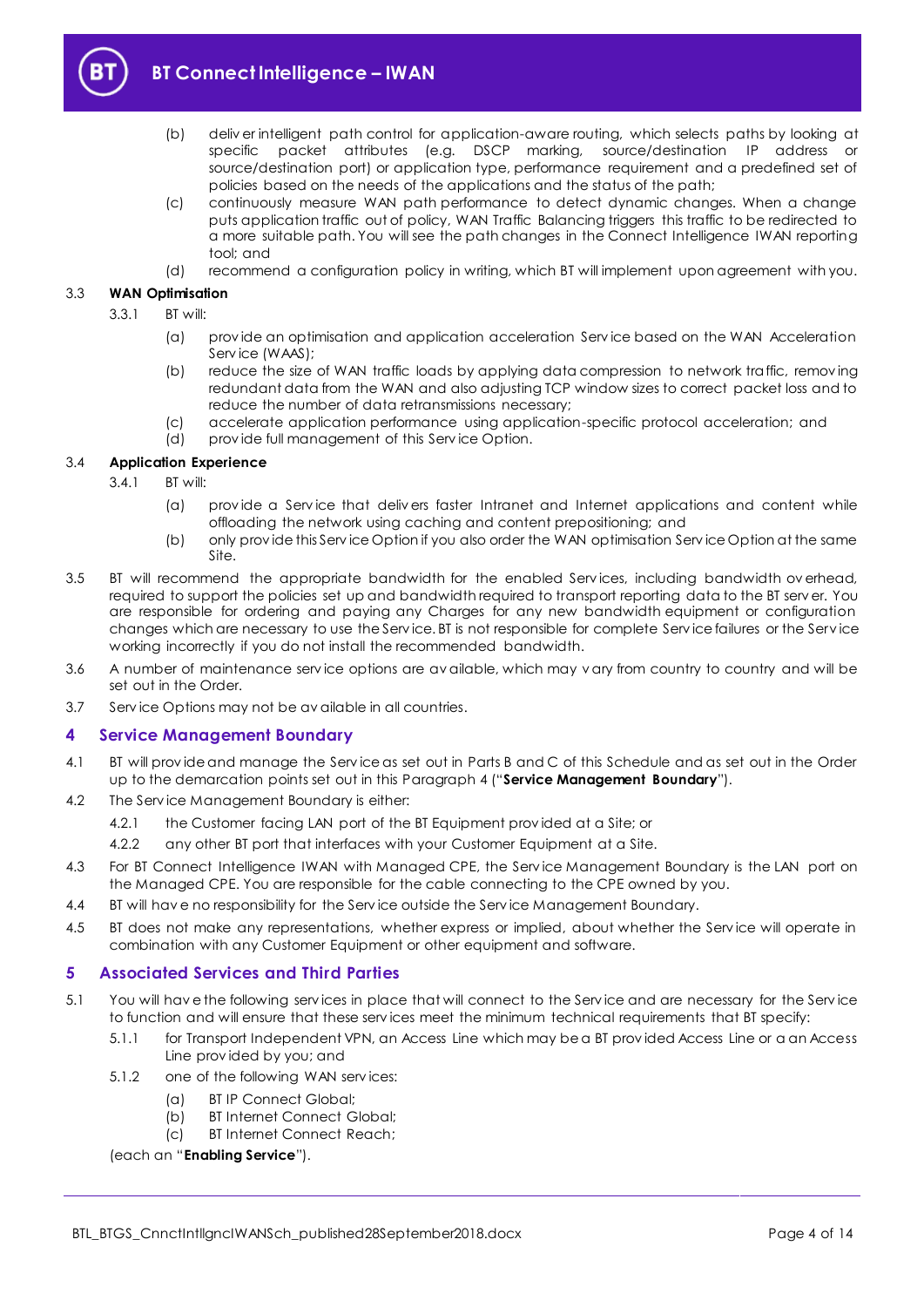

- 5.2 If BT prov ides you with any serv ices other than the Serv ice (including, but not limited to any Enabling Serv ice) this Schedule will not apply to those serv ices and those serv ices will be gov erned by their separate terms and conditions.
- 5.3 BT will not be liable for failure to or delay in supplying the Serv ice if another supplier delays or refuses the supply of an electronic communications serv ice to us and no alternativ e serv ice is av ailable at reasonable cost.

### <span id="page-4-0"></span>**6 Specific Terms and Conditions**

#### 6.1 **Termination for Convenience**

For the purposes of Clause 17 of the General Terms, either of us may, at any time after the Serv ice Start Date and without cause, terminate the Serv ice or any Order by giv ing 28 days' Notice to the other.

#### <span id="page-4-1"></span>6.2 **Minimum Period of Service**

- 6.2.1 At the end of the Minimum Period of Serv ice, unless one of us giv es Notice to the other of an intention to terminate the Serv ice in accordance with the Contract, BT will continue to prov ide the Serv ice and both of us will continue to perform each of our obligations in accordance with the Contract until terminated by either one of us in accordance with the General Terms and this Schedule.
- 6.2.2 BT may propose changes to this Schedule by giv ing you Notice at least 90 days prior to the end of the Minimum Period of Serv ice ("**Notice to Amend**").

#### 6.3 **Access to Internet**

6.3.1 You acknowledge and agree that where the Serv ice prov ides access to the Internet, the use of the Internet is at your own risk.

#### 6.4 **Content**

- 6.4.1 Where BT prov ides you with Content, you acknowledge and agree that:
	- (a) the use of Content is at your own risk;
	- (b) the Content may change from time to time;
	- (c) the Content will only be used for its own purposes and is protected by copyright, trademark, and other Intellectual Property Rights;
	- (d) you will not copy, store, adapt, modify, transmit, distribute externally, play or show in public, broadcast or publish any part of the Content;
	- (e) BT will not guarantee the accuracy or completeness of the Content;
	- (f) you comply with any applicable terms and conditions when accessing Content; and
	- (g) access to any Content prov ided on a subscription basis as part of the Serv ice will cease when this Contract ends.
- 6.4.2 BT will hav e no obligation to store Content or any responsibility if stored Content is lost or deleted.
- 6.4.3 BT recommends that you sav e copies of information you wish to keep on other dev ices not connected with the Service.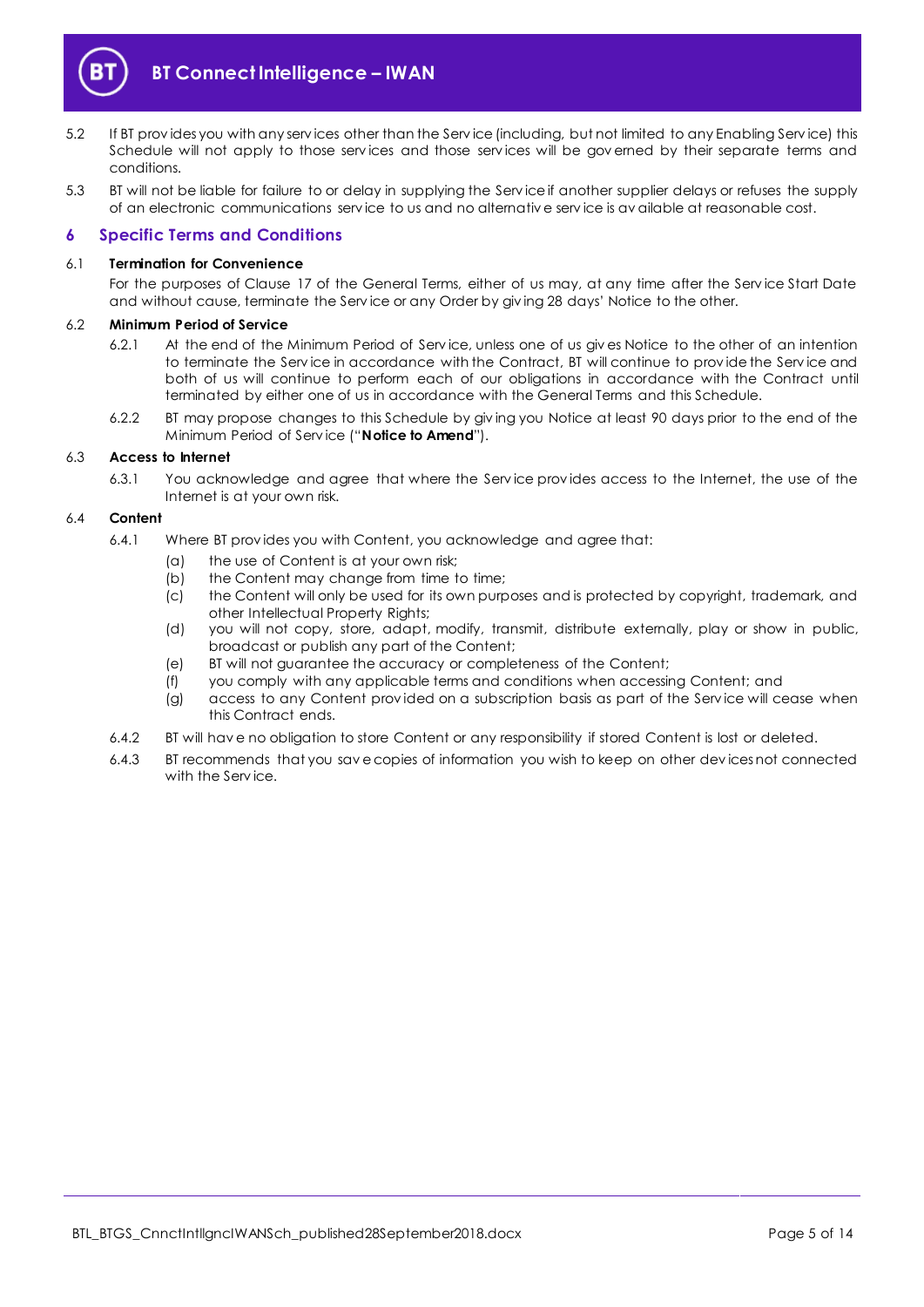

# <span id="page-5-0"></span>**Part B – Service Delivery and Management**

# <span id="page-5-1"></span>**7 Our Obligations**

#### <span id="page-5-9"></span>7.1 **Service Delivery**

Before the Serv ice Start Date and, where applicable, throughout the prov ision of the Serv ice, BT:

- 7.1.1 will prov ide to you with contact details for the helpdesk that you will be able to contact to submit serv ice requests, report Incidents and ask questions about the Serv ice ("**Service Desk**"); and
- <span id="page-5-7"></span>7.1.2 will prov ide you with a date on which deliv ery of the Serv ice (or each part of the Serv ice, including to each Site) is due to start ("**Customer Committed Date**") and will use commercially reasonable endeav ours to meet any Customer Committed Date.

#### <span id="page-5-3"></span>7.2 **Commissioning of the Service**

Before the Serv ice Start Date, BT will:

- 7.2.1 configure the Service:
- 7.2.2 conduct a series of standard tests on the Serv ice to ensure that it is configured correctly;
- 7.2.3 connect the Serv ice to each Enabling Serv ice; and
- <span id="page-5-4"></span>7.2.4 on the date that BT has completed the activ ities in this Paragraph [7.2,](#page-5-3) confirm to you the Serv ice Start Date or if applicable, confirm to you that the Service is av ailable for performance of any Acceptance Tests as set out in Paragraph [8.2.](#page-6-0)

#### <span id="page-5-5"></span>7.3 **During Operation**

On and from the Serv ice Start Date, BT:

- 7.3.1 will respond and use reasonable endeav ours to remedy an Incident without undue delay if BT detect or if you report an Incident on the BT Network;
- <span id="page-5-6"></span>7.3.2 will work with the relev ant supplier to restore Serv ice as soon as practicable during Local Contracted Business Hours if BT detect, or if you report an Incident on the Access Line;
- 7.3.3 will maintain a web portal and serv er to prov ide you with online access to performance reports;
- 7.3.4 may carry out Planned Maintenance from time to time and will endeav our to inform you:
	- (a) at least fiv e Business Days before any Planned Maintenance on the BT Network and/or BT Equipment, howev er you agree that BT may inform you with less notice than normal where emergency Planned Maintenance is required; or
	- (b) without undue delay for scheduled Access Line maintenance by a supplier; and
- 7.3.5 may, in the ev ent of a security breach affecting the Serv ice, require you to change any or all of your passwords. BT does not guarantee the security of the Serv ice against unauthorised or unlawful access or use.

# 7.4 **The End of the Service**

On termination of the Serv ice by either one of us, or expiry, BT:

- 7.4.1 will prov ide configuration information relating to the Serv ice prov ided at the Sites in a format that BT reasonably specifies
- 7.4.2 may delete any Content; and
- 7.4.3 may disconnect and remov e any BT Equipment located at the Sites.

# <span id="page-5-2"></span>**8 Your Obligations**

# 8.1 **Service Delivery**

Before the Serv ice Start Date and, where applicable, throughout the prov ision of the Serv ice by us, you will:

- <span id="page-5-8"></span>8.1.1 prov ide us with the names and contact details of any indiv iduals authorised to act on your behalf for Serv ice management matters ("**Customer Contact**"), but BT may also accept instructions from a person who BT reasonably believ es is acting with your authority;
- 8.1.2 prov ide us with any information reasonably required without undue delay;
- 8.1.3 prov ide us with access to any Sites during Business Hours, or as otherwise agreed, to enable us to set up, deliv er and manage the Serv ice;
- 8.1.4 complete any preparation activ ities that BT may request to enable you to receiv e the Serv ices promptly and in accordance with any reasonable timescales;
- 8.1.5 in jurisdictions where an employer is legally required to make such disclosure to its employees and/or Users: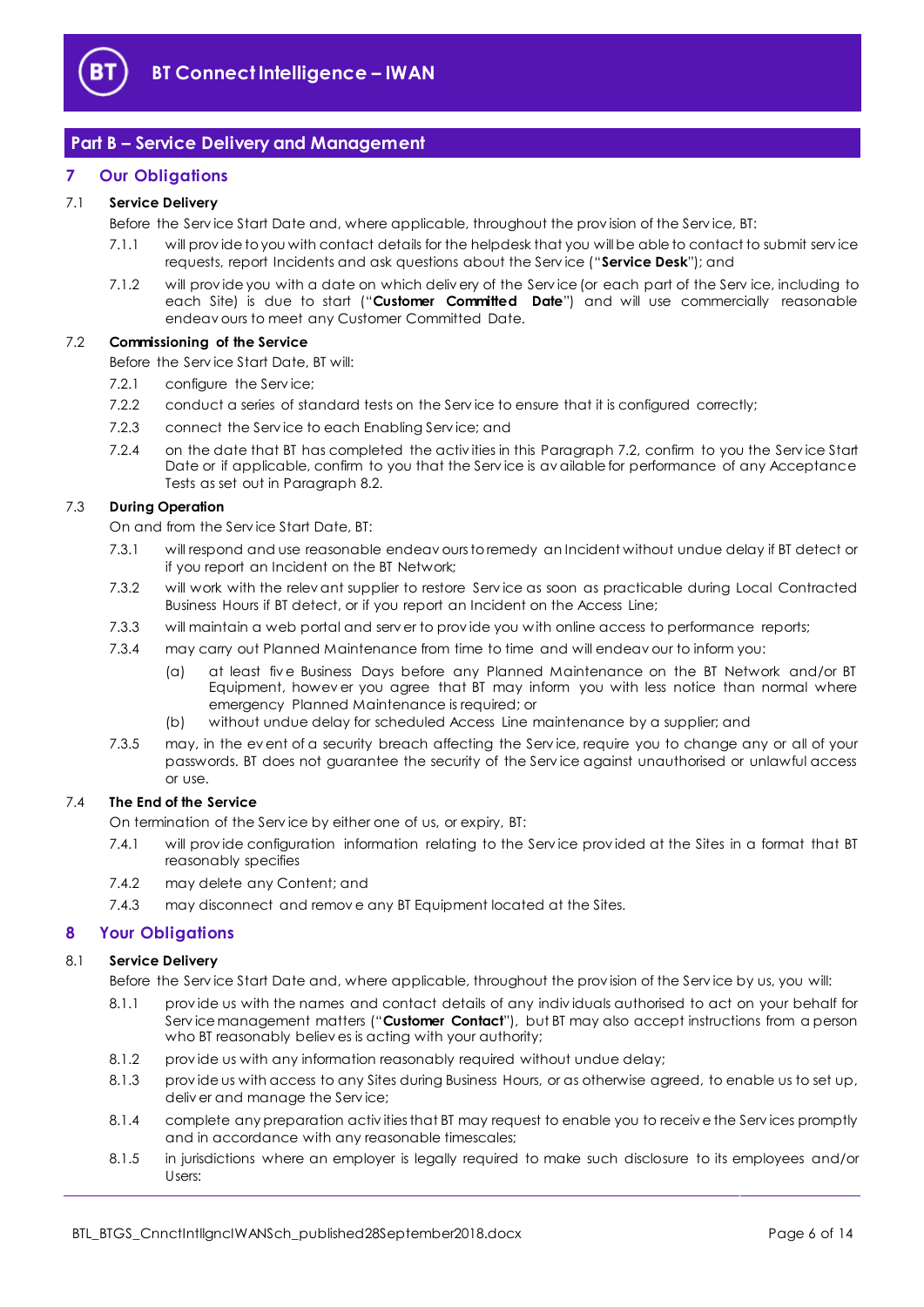

- (a) inform your employees and Users that as part of the Serv ice being deliv ered by us, BT may monitor and report to you the use of any targeted applications by your employees and/or Users; and
- (b) ensure that your employees and Users hav e consented or will be deemed to hav e consented to such monitoring and reporting (if such consent is legally required), agree that BT will not be liable for any failure by you to comply with this instruction and indemnify us from and against any Claims or action brought by your employees or Users against us arising out of the deliv ery of Serv ices by us;
- 8.1.6 ensure that the LAN protocols and applications you use will be compatible with the Service;
- 8.1.7 be responsible for, and will ensure that you and any of your Users comply with, all applicable licensing and regulatory requirements for use of the Service including but not limited to the local law and regulations that apply to the export and re-export of any Encryption software or dev ices. BT may ask you to produce proof of compliance with such licensing and regulatory requirements before the Service Start Date. If you cannot produce this proof to our satisfaction, BT may suspend Service delivery or cancel any applicable Order and any Charges set out in this Schedule in connection with such suspension or cancellation will apply;
- 8.1.8 not act to miss-use the Serv ice to contrav ene or circumv ent local laws and regulations. BT will treat any such contrav ention as a material breach and as such BT may:
	- (a) suspend the Serv ice and BT can refuse to restore Serv ice until BT receiv es an acceptable assurance from you that there will be no further contrav ention or circumv ention; or
	- (b) terminate the Serv ice upon written notice;
- 8.1.9 prov ide us with any information that is reasonably requested by any regulatory body, legal authority or gov ernment entity in any country in connection with the Encryption capabilities of this Service;
- 8.1.10 be responsible for obtaining any local import and User licenses and any necessary written authority from the relev ant regulatory bodies to enable us to prov ide you with the Serv ice;
- 8.1.11 prepare and maintain the Site for the installation of BT Equipment and supply of the Service, including, without limitation:
	- (a) prov ide a suitable and safe operational env ironment for any BT Equipment including all necessary trunking, conduits, cable trays, and telecommunications connection points in accordance with our reasonable instructions and in accordance with applicable installation standards;
	- (b) take up or remov e any fitted or fixed floor cov erings, ceiling tiles and partition cov ers and/or prov ide any openings in buildings required to connect BT Equipment to appropriate telecommunications facilities in time to allow us to undertake any necessary installation or maintenance serv ices;
	- (c) carry out any work that may be required after installation to make good any cosmetic damage caused during the installation or maintenance serv ices;
	- (d) prov ide a secure, continuous power supply at the Site for the operation and maintenance of the Service and BT Equipment at such points and with such connections as BT specifies. In order to mitigate any Service interruption resulting from failure in the principal power supply, you will prov ide back-up power with sufficient capacity to conform to the standby requirements of the applicable British standards; and
	- (e) prov ide internal cabling between the BT Equipment and any Customer Equipment, as appropriate.

#### <span id="page-6-2"></span><span id="page-6-0"></span>8.2 **Acceptance Tests**

- 8.2.1 After receiving Notice from us under Paragraph [7.2.4,](#page-5-4) you will promptly carry out the Acceptance Tests for the Serv ice. The Serv ice will be deemed to hav e been accepted if you hav e not:
	- (a) carried out the Acceptance Tests and confirmed acceptance in writing; or
	- (b) notified us in writing that the Serv ice has not passed the Acceptance Tests,
	- within fiv e Business Days following notification under Paragraph [7.2.4.](#page-5-4)
- 8.2.2 Subject to Paragraph [8.2.3,](#page-6-1) the Serv ice Start Date will be the earlier of the following:
	- (a) the date that you confirm acceptance of the Serv ice in writing under Paragraph [8.2.1\(a\);](#page-6-2) or
	- (b) the date following the fifth Business Day following notification under Paragraph [7.2.4.](#page-5-4)
- <span id="page-6-1"></span>8.2.3 In the ev ent that the Acceptance Tests are not passed, BT will remedy the non-conformance without undue delay and notify you that BT has remedied the non-conformance, and inform you of the Serv ice Start Date.

#### 8.3 **Service Operation**

On and from the Serv ice Start Date, you will:

8.3.1 ensure that Users report Incidents to the Customer Contact and not to the Service Desk;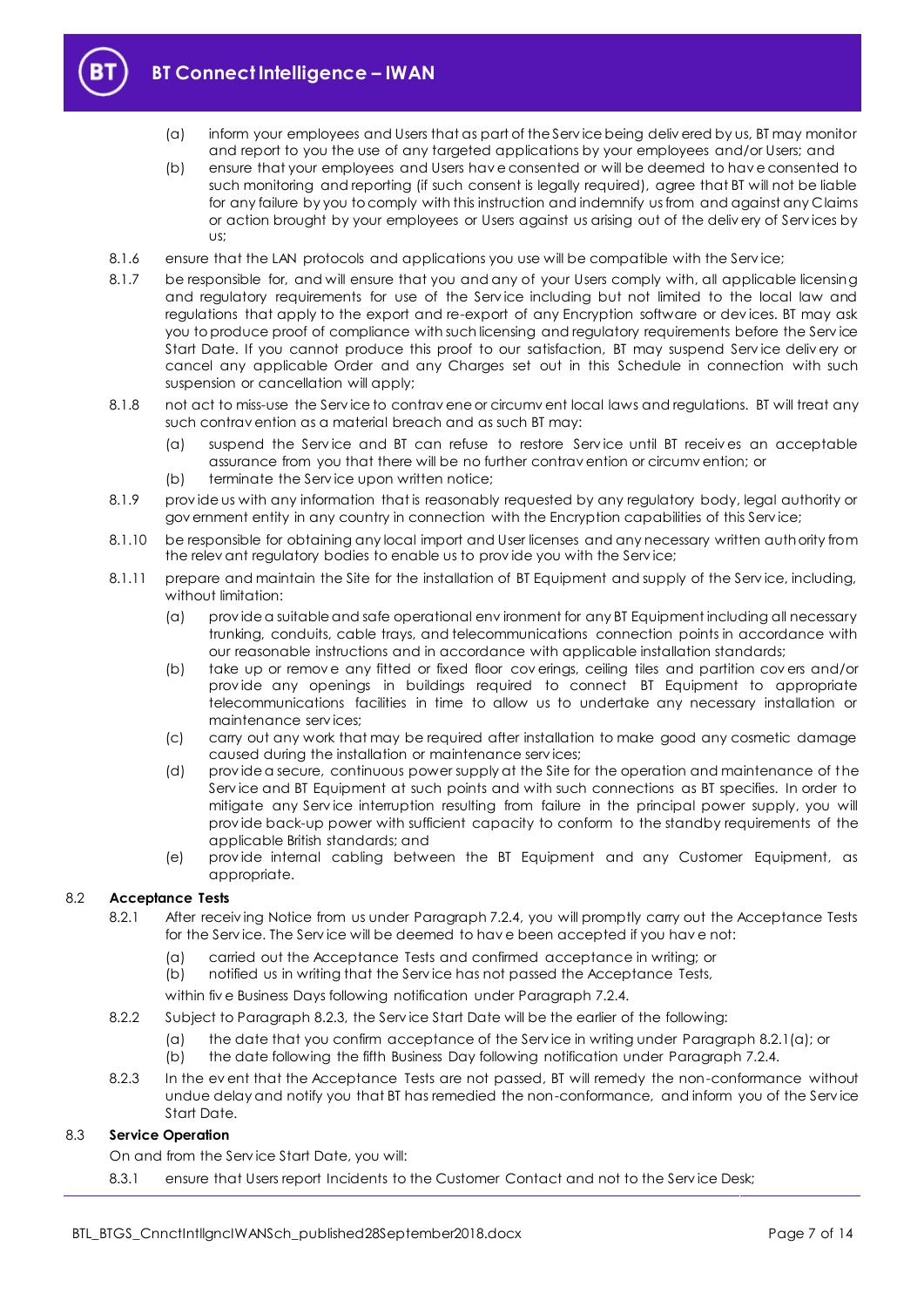

- 8.3.2 ensure that the Customer Contact will take Incident reports from Users and pass these to the Service Desk using the reporting procedures agreed between both of us, and will be av ailable for all subsequent Incident management communications;
- 8.3.3 monitor and maintain any Customer Equipment connected to the Serv ice or used in connection with a Serv ice;
- 8.3.4 ensure that any Customer Equipment that is connected to the Service or that you use, directly or indirectly, in relation to the Serv ice is:
	- (a) connected using the applicable BT Network termination point, unless you hav e our permission to connect by another means and used in accordance with any instructions, standards and safety and security procedures applicable to the use of that Customer Equipment; and
	- (b) adequately protected against v iruses and other breaches of security;
	- (c) technically compatible with the Serv ice and will not harm or damage BT Equipment, the BT Network, or any of our supplier's or subcontractor's network or equipment; and
	- (d) approv ed and used in accordance with relev ant instructions and Applicable Law;
- 8.3.5 immediately disconnect any Customer Equipment, or adv ise us to do so at your expense, if Customer Equipment does not meet any relev ant instructions, standards or Applicable Law;
- 8.3.6 connect equipment to the Service only by using the NTE at the Sites;
- 8.3.7 distribute, manage and maintain access profiles, passwords and other systems administration information relating to the control of Users' access to the Serv ice;
- 8.3.8 ensure the security and proper use of all v alid User access profiles, passwords and other systems administration information used in connection with the Serv ice and:
	- (a) inform us immediately if a User ID or password has, or is likely to, become known to an unauthorised person, or is being or may be used in an unauthorised way;
	- (b) take all reasonable steps to prev ent unauthorised access to the Serv ice; and
	- (c) satisfy our security checks if a password is lost or forgotten.
- <span id="page-7-4"></span>8.3.9 ensure that the maximum number of Users that you authorise to access and use the Serv ice ("**Authorised Users**") will not exceed the permitted number of User identities set out in the Order; and
- 8.3.10 not allow any Authorised User subscription to be used by more than one indiv idual User unless it has been reassigned in its entirety to another indiv idual Authorised User, in which case you will ensure the prior Authorised User will no longer hav e any right to access or use the Serv ice.

#### 8.4 **The End of the Service**

On termination of the Serv ice by either one of us, or expiry you will:

- 8.4.1 provide us with all reasonable assistance necessary to remove BT Equipment from the Sites;
- 8.4.2 disconnect any Customer Equipment from BT Equipment located at the Sites;
- 8.4.3 not dispose of or use BT Equipment other than in accordance with our written instructions or authorisation;
- 8.4.4 arrange for any BT Equipment located at the Sites to be returned to us; and
- 8.4.5 be liable for any reasonable costs of recovery that BT incurs in recovering the BT Equipment.

#### <span id="page-7-0"></span>**9 Notification of Incidents**

- <span id="page-7-5"></span><span id="page-7-2"></span>9.1 Where you become aware of an Incident:
	- 9.1.1 the Customer Contact will report it to our Service Desk;
	- 9.1.2 BT will giv e you a unique reference number for the Incident ("**Ticket**");
		- 9.1.3 BT will inform you when BT believ es the Incident is cleared, and will close the Ticket when:
			- (a) you confirm that the Incident is cleared within 24 hours of being informed; or
			- (b) BT has attempted unsuccessfully to contact you, in the way agreed between both of us, in relation to the Incident and you hav e not responded within 24 hours of our attempt to contact you.
- 9.2 If you confirm that the Incident is not cleared within 24 hours of being informed, the Ticket will remain open, and BT will continue to work to resolv e the Incident, until the Ticket is closed as set out in Paragraph [9.1.3.](#page-7-2)

#### <span id="page-7-1"></span>**10 Invoicing**

- 10.1 BT will inv oice you for the Charges for the Serv ice as set out in Paragraph [10.2](#page-7-3) in the amounts and currency specified in any Orders.
- <span id="page-7-3"></span>10.2 Unless stated otherwise in an applicable Order, BT will inv oice you for: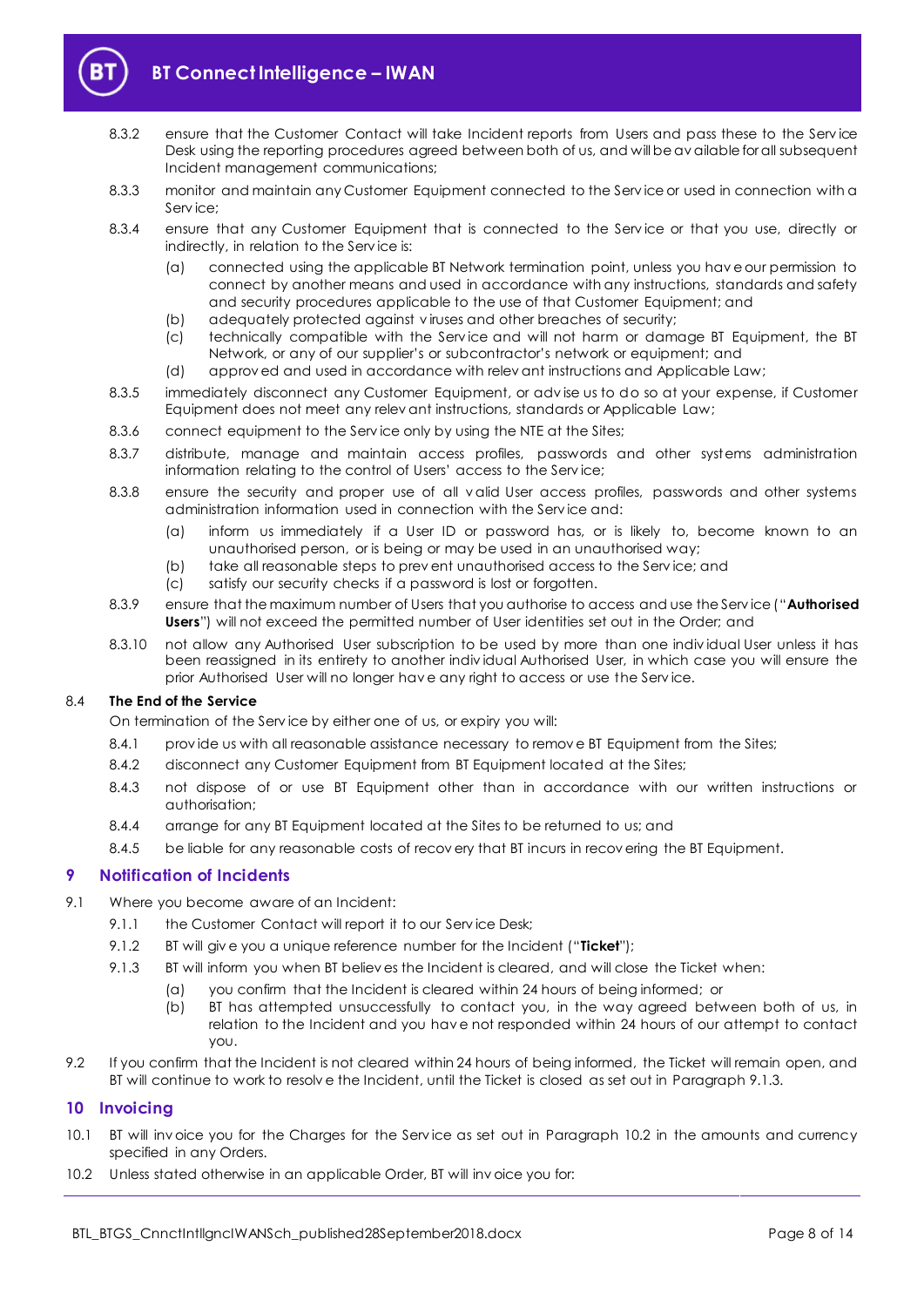

# **BT Connect Intelligence – IWAN**

- 10.2.1 Installation Charges, on the Serv ice Start Date (or monthly in arrears prior to the Serv ice Start Date for any work carried out where the planned installation period is longer than one month);
- 10.2.2 Recurring Charges, except Usage Charges, monthly in adv ance on the first day of the relev ant month (for any period where Service is provided for less than one month, the Recurring Charges will be calculated on a daily basis);
- 10.2.3 Usage Charges, monthly in arrears on the first day of the relev ant month, calculated at the then current rates;
- 10.2.4 De-installation Charges within 60 days of de-installation of the Serv ice; and
- 10.2.5 any Termination Charges incurred in accordance with Paragraph [11](#page-8-0) upon termination of the relevant Serv ice.
- 10.3 BT may inv oice you for any of the following Charges in addition to those set out in the Order:
	- 10.3.1 Charges for inv estigating Incidents that you report to us where BT finds no Incident or that the Incident is caused by something for which BT is not responsible under the Contract;
	- 10.3.2 Charges for commissioning the Serv ice as set out in Paragraph [7.2](#page-5-3) outside of Business Hours;
	- 10.3.3 Charges for restoring Serv ice if the Serv ice has been suspended in accordance with Clause 10.1.2 of the General Terms;
	- 10.3.4 Charges for cancelling the Serv ice in accordance with Clause 16 of the General Terms;
	- 10.3.5 Charges for expediting prov ision of the Serv ice at your request after you hav e been informed of the Customer Committed Date; and
	- 10.3.6 any other Charges set out in any applicable Order or the BT Price List or as otherwise agreed between both of us.

# <span id="page-8-0"></span>**11 Charges at the End of the Contract**

- <span id="page-8-2"></span>11.1 If you exercise your right under Clause 17 of the General Terms to terminate the Contract or any Serv ice for conv enience, you will pay us:
	- 11.1.1 all outstanding Charges for Serv ice rendered;
	- 11.1.2 De-installation Charges;
	- 11.1.3 any remaining Charges outstanding with regard to BT Equipment; and
	- 11.1.4 any other Charges set out in the Order.
- 11.2 In addition to the Charges set out at Paragraph [11.1](#page-8-2) abov e, if you terminate during the Minimum Period of Serv ice or any Renewal Period, or if BT terminates the Serv ice for breaching the Contract you will pay us:
	- 11.2.1 for any parts of the Serv ice that were terminated during the first 12 months of the Minimum Period of Serv ice, Termination Charges, as compensation, equal to:
		- (i) 100 per cent of the Recurring Charges for any remaining months of the first 12 months of the Minimum Period of Serv ice; and
		- (ii) 20 per cent of the Recurring Charges for the remaining months, other than the first 12 months, of the Minimum Period of Serv ice; and
		- (iii) any waiv ed Installation Charges; and
	- 11.2.2 for any parts of the Serv ice that were terminated after the first 12 months of the Minimum Period of Service, Termination Charges, as compensation, equal to 20 per cent of the Recurring Charges for any remaining months of the Minimum Period of Serv ice.

# <span id="page-8-1"></span>**12 Service Amendment**

- <span id="page-8-3"></span>12.1 You may request, by giving us Notice, a change to:
	- 12.1.1 an Order for the Serv ice (or part of an Order) at any time before the applicable Serv ice Start Date; or
	- 12.1.2 the Service at any time after the Service Start Date.
- 12.2 If you exercise your right under Paragraph [12.1,](#page-8-3) and except where a change results from our failure to comply with our obligations under the Contract, BT will, within a reasonable time, provide you with a written estimate, including:
	- 12.2.1 the likely time required to deliver the changed Service; and
	- 12.2.2 any changes to the Charges due to the changed Service.
- 12.3 BT has no obligation to proceed with any change that you request under Paragraph [12.1,](#page-8-3) unless and until BT has both agreed in writing on the necessary changes to the Charges, implementation timetable and any other relev ant terms of the Contract to take account of the change.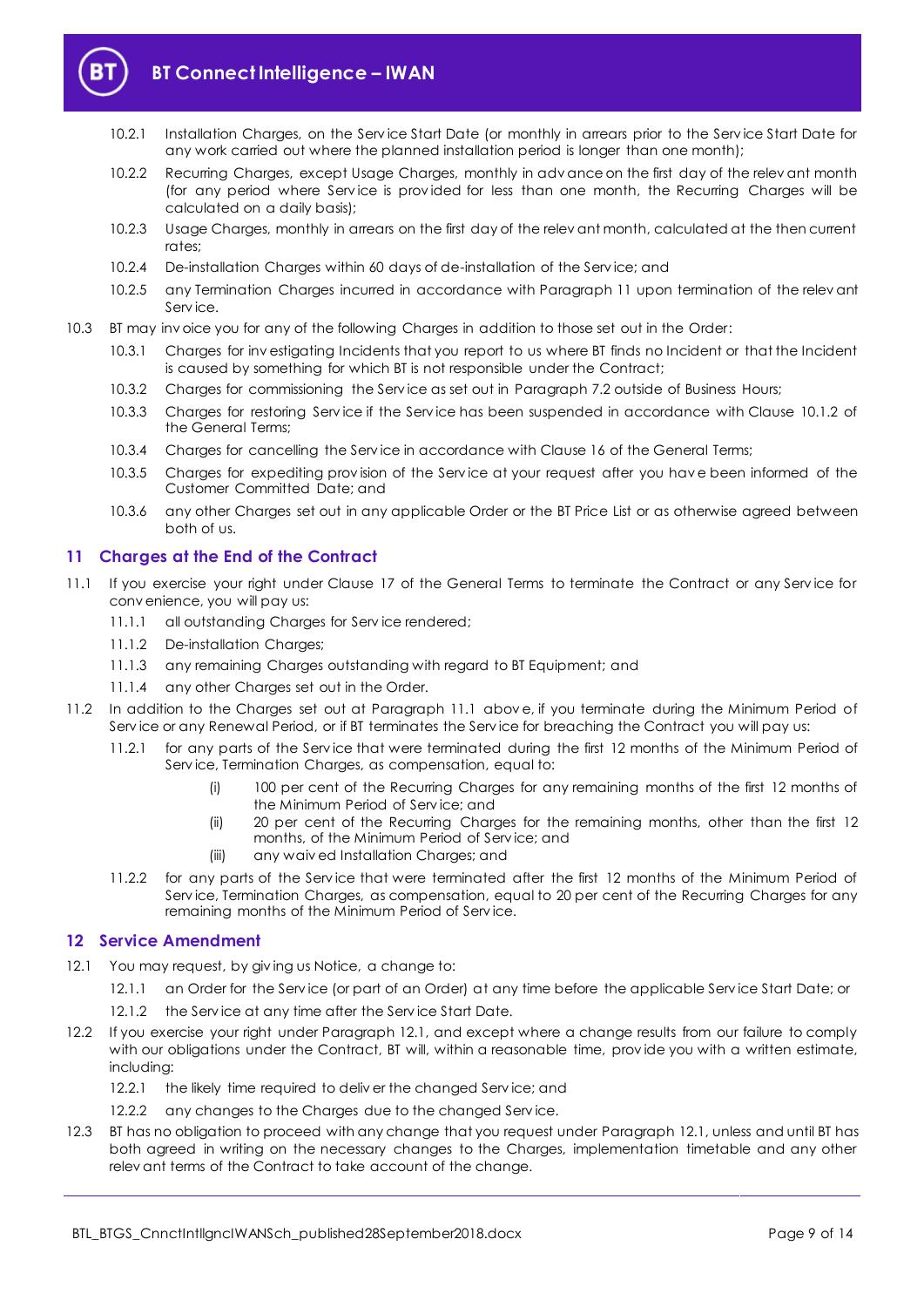



12.4 If BT changes a Serv ice prior to the Serv ice Start Date because you hav e giv en us incomplete or inaccurate information, BT may, in their reasonable discretion, apply additional reasonable one-time and/or Recurring Charges.

#### <span id="page-9-0"></span>**13 IP Addresses and Domain Names**

- 13.1 Except for IP Addresses expressly registered in your name, all IP Addresses and Domain Names made av ailable with the Service will at all times remain our property or the property of our suppliers and will be non-transferable. All of your rights to use such IP Addresses and/or Domain Names will cease on termination or expiration of the Serv ice.
- 13.2 BT cannot ensure that any requested Domain Name will be av ailable from or approv ed for use by the Internet Registration Authorities and BT has no liability for any failure in the Domain Name registration, transfer or renewal process.
- 13.3 You warrant that you are the owner of, or are authorised by the owner of the trade mark or name that you wish to use as a Domain Name.
- 13.4 You are responsible for all fees associated with registration and maintenance of your Domain Name, and will reimburse us for any and all fees that BT pays to any Internet Registration Authorities, and thereafter be responsible for paying such fees directly to the relev ant Internet Registration Authorities.
- 13.5 You will not use any IP addresses registered to BT or any addresses from the 100.64.0.0/10 Block in your network.

# <span id="page-9-1"></span>**14 BT Equipment**

- 14.1 BT Equipment will remain our property at all times and risk in BT Equipment will pass to you upon deliv ery, whether or not the BT Equipment has been installed.
- 14.2 You will not use BT Equipment other than in accordance with our written instructions or authorisation and will not mov e, add to, reconfigure, modify or otherwise interfere with BT Equipment, nor permit any other person (other than a person authorised by us) to do so.
- 14.3 You will be liable to us for any loss of or damage to BT Equipment, except where the loss or damage is a result of fair wear and tear or caused by us.
- 14.4 You will not mov e or relocate any BT Equipment without our prior written consent and you will pay our costs and expenses reasonably incurred as a result of such mov e or relocation.

#### <span id="page-9-2"></span>**15 WEEE Directive**

- <span id="page-9-3"></span>15.1 You will be responsible under Article 13 of the Waste Electrical and Electronic Equipment Directiv e 2012 ("**WEEE Directive**") for the costs of collection, treatment, recov ery, recycling and environmentally sound disposal of any equipment supplied under the Contract that has become waste electrical and electronic equipment ("**WEEE**").
- 15.2 Each of us acknowledge that for the purposes of Article 13 this Paragraph [15](#page-9-2) is an agreement stipulating other financing arrangements for the collection, treatment, recov ery, recycling and env ironmentally sound disposal of WEEE.
- 15.3 You will be responsible for any information recording or reporting obligations imposed by the WEEE Directive.
- 15.4 You will indemnify us against any claims or legal proceedings that are brought or threatened against us by a third party which would not hav e been caused or made had you fulfilled your express or implied obligations under this Paragraph [15](#page-9-2) or in connection with the WEEE Directiv e.
- 15.5 BT will notify you of any such claims or proceedings and keep you informed as to the progress of such claims or proceedings.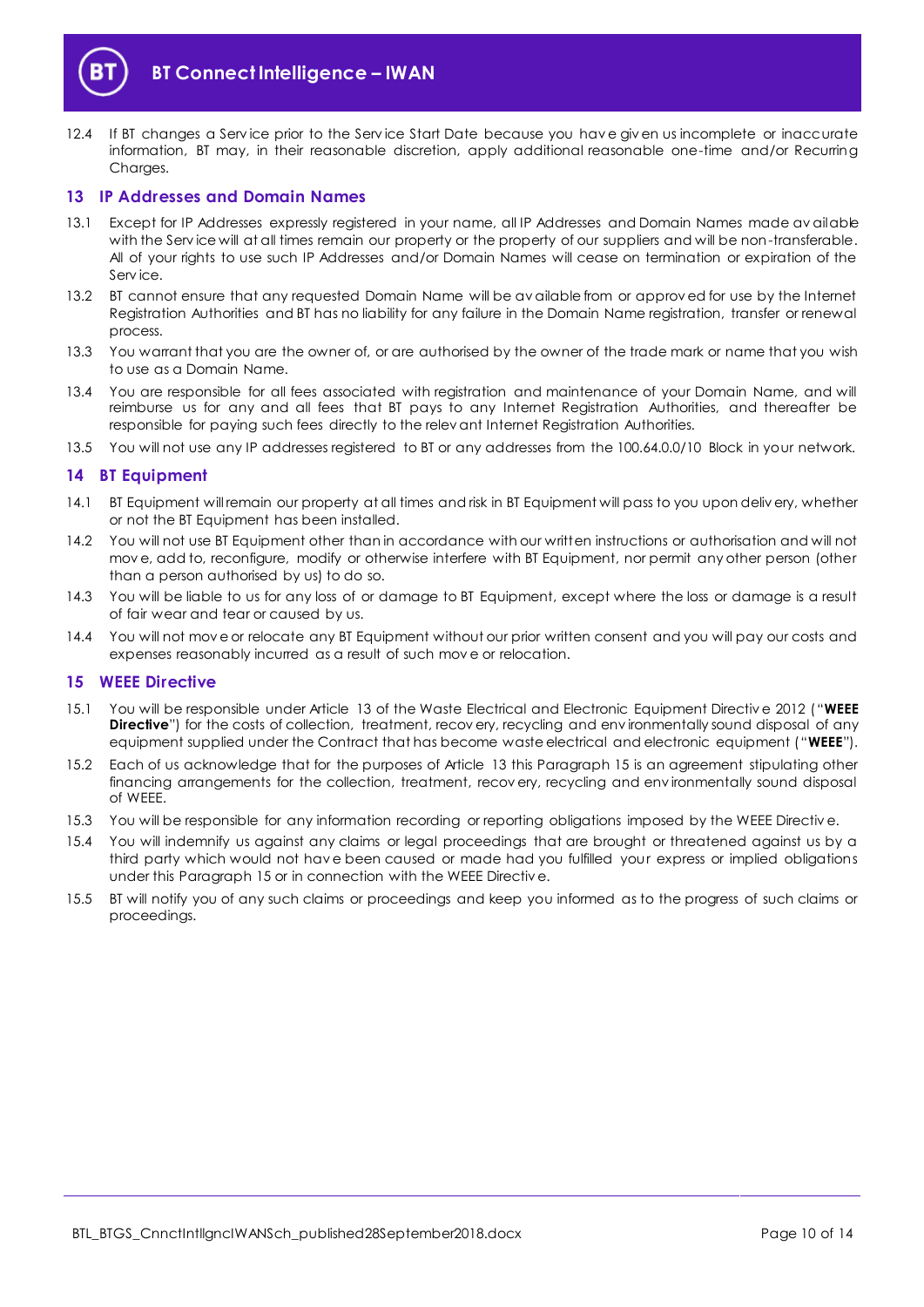

# <span id="page-10-0"></span>**Part C – Service Levels**

# <span id="page-10-1"></span>**16 On Time Delivery**

#### 16.1 **On Time Delivery Service Level**

16.1.1 BT will deliv er the Serv ice on or before the Customer Committed Date (the "**On Time Delivery Service Level**").

# <span id="page-10-3"></span>16.2 **On Time Delivery Service Credits**

- 16.2.1 If BT does not meet the On Time Deliv ery Serv ice Lev el, you may claim On Time Deliv ery Serv ice Credits for each day that after the Customer Committed Date until the Serv ice is deliv ered at the Site, as set out in this Paragraph [16.2.](#page-10-3)
- 16.2.2 You may claim On Time Deliv ery Serv ice Credits by reporting any failure to meet the On Time Deliv ery Serv ice Lev el to the Serv ice Desk in accordance with Paragraph [9](#page-7-0) ("**Notification of Incidents**").
- 16.2.3 On Time Deliv ery Serv ice Credits are av ailable up to a maximum amount equal to 100 per cent of the monthly Recurring Charge for the affected Site or Circuit.
- 16.2.4 If both of us hav e agreed a rev ised Customer Committed Date in writing, or if BT exercise our right to rev ise the Customer Committed Date as set out in Paragraph [16.3.1,](#page-10-4) the calculation of any On Time Deliv ery Serv ice Credits will be made by reference to the rev ised Customer Committed Date.

#### <span id="page-10-4"></span>16.3 **Exceptions**

- 16.3.1 If you request a change to the Serv ice or any part of the Serv ice, including, without limitation, any IP Address location, then BT may change the Customer Committed Date to accommodate that change.
- 16.3.2 The On-Time Deliv ery Serv ice Lev el does not apply to upgrades and/or changes to the Serv ices, unless these require the installation of new components and hav e an agreed deliv ery date, in which case the Customer Committed Date will be that agreed deliv ery date.
- 16.3.3 BT may expedite deliv ery of the Serv ice for operational reasons or in response to a request from you, but this will not rev ise the Customer Committed Date.

# <span id="page-10-2"></span>**17 Requests for Service Credits**

- <span id="page-10-5"></span>17.1 You may request applicable Service Credits within 28 days of the end of the calendar month in which an Incident occurred by prov iding details of the reason for the claim. Any failure by you to submit a request in accordance with this Paragraph [17.1](#page-10-5) will constitute a waiv er of any claim for Serv ice Credits in that calendar month.
- 17.2 Upon receipt of a v alid request for Service Credits in accordance with Paragrap[h 17.1;](#page-10-5)
	- 17.2.1 BT will issue you with the applicable Serv ice Credits by deducting those Serv ice Credits from your inv oice within two billing cycles of the request being receiv ed; and
	- 17.2.2 following expiry or termination of the Contract where no further inv oices are due to be issued by us, BT will pay you the Serv ice Credits in a reasonable period of time.
- 17.3 All Service Levels and Service Credits will be calculated in accordance with information recorded by, or on behalf of, us.
- 17.4 The Serv ice Lev el under this Schedule will not apply:
	- 17.4.1 in the ev ent that Clause 8 of the General Terms applies;
	- 17.4.2 during any trial period of the Service;
	- 17.4.3 to failures due to any Force Majeure Ev ent;
	- 17.4.4 if you cause a delay or do not prov ide any requested information in accordance with any reasonable timescales BT tell you about;
	- 17.4.5 to any Incident not reported in accordance with Paragraph [9](#page-7-0) abov e; or
	- 17.4.6 if you hav e not complied with the Contract.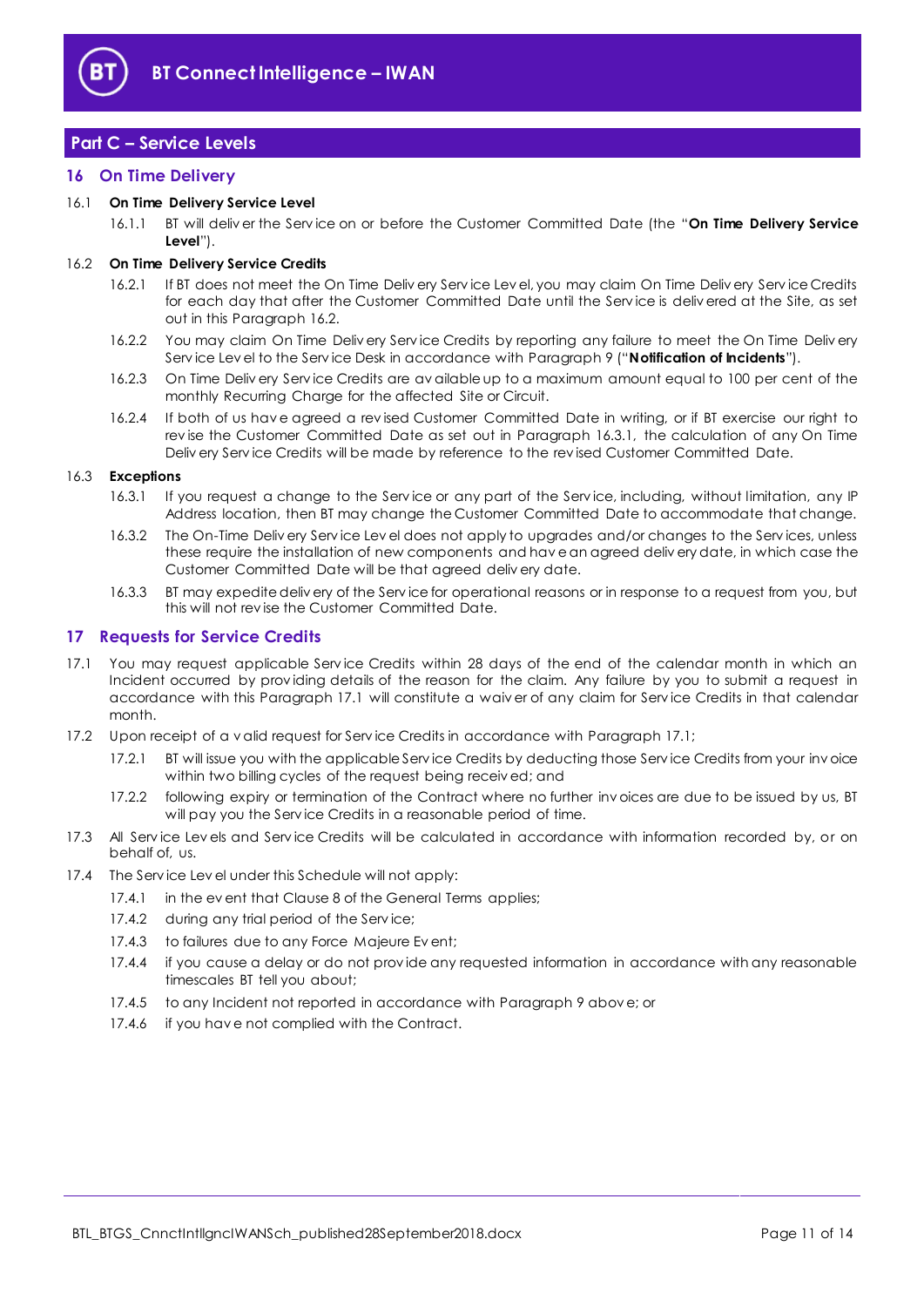

# <span id="page-11-0"></span>**Part D – Defined Terms**

#### <span id="page-11-1"></span>**18 Defined Terms**

In addition to the defined terms in the General Terms, capitalised terms in this Schedule will hav e the following meanings (and in the case of conflict between these defined terms and the defined terms in the General Terms, these defined terms will take precedence for the purposes of this Schedule):

"**Acceptance Tests**" means those objective tests conducted by you, which, when passed confirm that you accept the Service and that the Service is ready for use save for any minor non-conformities, which will be resolved as an Incident as set out in Paragrap[hs 7.3](#page-5-5).1 [and 7.3](#page-5-6).2.

"**Access Line**" means a Circuit connecting a Site to the BT Network.

"**Authorised User**" has the meaning given in Paragr[aph](#page-7-4) 8.3.9.

"**Branch Site(s)**"means a remote Site where end Users are located, connected via a WAN to enable access to the master application/data servers. Local servers may exist at these locations for local -only services.

"**BT Network**" means the communications network owned or leased by us and used to provide the Service.

"**Business Hours**" means between the hours of 0800 and 1700 in a Business Day.

"**Circuit**"means any line, conductor, or other conduit between two terminals by which information is transmitted, and that is provided as part of the Service.

"**Connect Intelligence Specialist**" has the meaning given in Paragr[aph 2.2.1](#page-2-3)(b).

"**Content**" means applications, data, information (including emails), video, graphics, sound, music, photographs, software or any other material.

"**Contracted Maintenance Hours**"means the times during which BT will provide maintenance for BT Equipment, which will be Business Hours unless specified otherwise in the Order.

**"CPE"** means Customer Premises Equipment which is any equipment (including Software embedded in or run on such equipment), whether BT Equipment, Purchased Equipment, Supplied Equipment or equipment owned by you, which is provided, maintained or managed by BT as part of the Service and which is located at a Site, access to which can be granted by you to BT.

"**Customer Committed Date**" has the meaning given in Parag[raph](#page-5-7) 7.1.2.

"**Customer Contact**" has the meaning given in Paragr[aph](#page-5-8) 8.1.1.

"**Customer Equipment**" means any equipment including any Software, other than BT Equipment, used by you in connection with a Service.

"**Customer Requirements Form**" means the form that sets out the requirements for the Service agreed between the both of us.

"**De-installation Charges**"means the charges payable by you on de-installation of the Service that will be equal to the then current rates for Installation Charges on the date of de-installation.

"**DMVPN**"means a Cisco IOS software service that builds a dynamic tunnel overlay network with or without encryption. "**Domain Name**" means a readable name on an Internet page that is linked to a numeric IP Address.

"**Encryption**" means the transformation of data into unreadable data through a cryptographic transformation using a key. Decryption is the process for reversing the unintelligible data into meaningful data using a key.

"**Enabling Service**" has the meaning given in Paragr[aph](#page-3-2) 5.1.

"**Host Site(s)**"means a Site where your master application/data servers are located. End User traffic is mainly destined for services located at this location. It is possible for end Users to be located at a Host Site.

"**Incident**"means an unplanned interruption to, or a reduction in the quality of, the Service or particular element of the Service.

"**Installation Charges**" means those Charges set out in the Order in relation to installation of the Service and/or Customer Equipment and/or BT Equipment as applicable.

"**Integrated Services Digital Network**" or "**ISDN**" means a set of communication standards for simultaneous digital transmission of voice, video, data, and other network services over the traditional circuits of the PSTN.

"**Internet**" means a global system of interconnected networks that use a standard Internet Protocol to link devices worldwide.

**"Internet Breakout Service**" or "**IBO**" has the meaning set out in Parag[raph](#page-2-4) 3.1.2(a).

"**Internet LAN**" or "**iLAN**" has the meaning set out in Parag[raph](#page-2-5) 3.1.2(b).

"**Internet Protocol**"or "**IP**"means a communications protocol for devices connected to the Internet that specifies the format for addresses and units of transmitted data.

"**Internet Registration Authority**"means an internationally recognised organisation that logs the registered owners of Domain Names and manages Domain Name registries for the country or international community that it represents.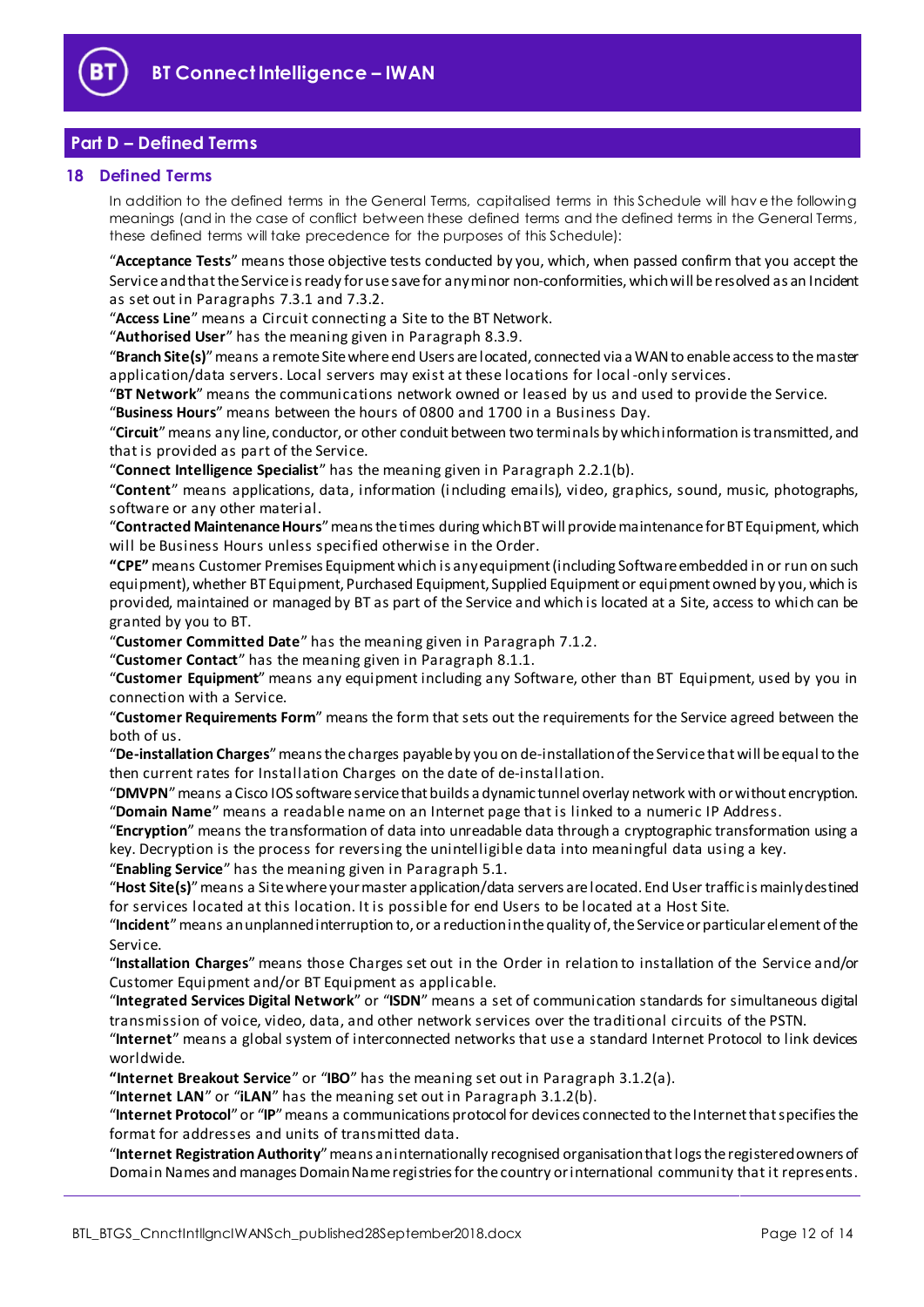

"**IP Address**" means a unique number on the Internet of a network card or controller that identifies a device and is visible by all other devices on the Internet.

"**IPSec**" means IP security; which is a standards-based framework that provides layer 3 services for confidentiality, privacy, data integrity, authentication and replay prevention.

"**IPSec Tunnel(s)**"means a communication path between two end points. IPSec Tunnels can be either static or dynamic. "**Intranet**" means a local or restricted communications network, created using world wide web software.

"**Local Area Network**" or "**LAN**" means the infrastructure that enables the ability to transfer IP services within Sites (including data, voice and video conferencing services).

"**Local Contracted Business Hours**" means the times during which maintenance of any Access Line is provided, which will be Business Hours unless specified otherwise in the Order.

"**Managed Router**"means the router is provided, installed, managed, maintained, monitored and configured by us. **"Managed Service"** means a managed voice or/and data telecommunications service. Management services are provided as an overlay to the following services to provide a fully managed solution:

- (a) Wide Area Network (WAN);
- (b) Local Area Network (LAN);
- (c) Unified Communications (UC).

"**Managed Service Schedule to the General Terms**" means a Service Schedule for Managed Service that can be found a[t https://www.globalservices.bt.com/en/terms-and-conditio](https://www.globalservices.bt.com/en/terms-and-conditions)ns.

"**Managed Service from BT**" means a managed voice or/and data telecommunications service. Management services are provided as an overlay to the following services to provide a fully managed solution:

- (a) Wide Area Network (WAN);
- (b) Local Area Network (LAN);
- (c) IP Telephony (IPT);
- (d) Security;
- (e) Applications such as Microsoft Serv ices and AAI.

"**Managed Service from BT Schedule to the General Terms**" means a Service Schedule for Managed Service from BT that can be found at [https://www.globalservices.bt.com/en/terms-and-conditions/managed-service-from-bt-terms](https://www.globalservices.bt.com/en/terms-and-conditions/managed-service-from-bt-terms-and-conditions)[and-conditions](https://www.globalservices.bt.com/en/terms-and-conditions/managed-service-from-bt-terms-and-conditions).

"**Minimum Period of Service**" means a period of 12 consecutive months beginning on the Service Start Date, unless otherwise set out in an Order.

"**Monthly Charges**" means the monthly Recurring Charges for the Service and the sum of the Usage Charges for the three full previous months divided by three.

"**Network Terminating Equipment**"or "**NTE**"means the BT Equipment used to provide the Service, either at the point of connection between the BT Network and the Access Line, or provided at the Sites for connection to the Network Terminating Unit.

"**Network Terminating Unit**" or "**NTU**" means the socket where your wiring, equipment or existing qualifying data service is connected to the Access Line.

"**Notice to Amend**" has the meaning given in Paragr[aph](#page-4-1) 6.2.1.

"**On Time Delivery Service Credits**" means 4% of the Recurring Charges for the applicable Site, per day.

"**On Time Delivery Service Level**" has the meaning given in Parag[raph](#page-10-1) 16.

"**PSTN**" means Public Switched Telephone Network, which is the concentration of the world's public circuit switched telephone networks.

"**Recurring Charges**"means the Charges for the Service or applicable part of the Service that are invoiced repeatedly in every payment period (e.g. every month), as set out in the Order.

"**Renewal Period**" means for each Service, the initial 12 month period following the Minimum Period of Service, and each subsequent 12 month period.

"**Service**" has the meaning given in Paragr[aph](#page-1-3) 1.

"**Service Credit**" means any agreed remedy for failure by us to meet a Service Level.

"**Service Desk**" has the meaning given in Paragr[aph](#page-5-9) 7.1.1.

"**Service Level**" means the On Time Delivery Servi ce Level.

"**Service Management Boundary**" has the meaning given in Parag[raph](#page-3-3) 4.1.

"**Service Options**" has the meaning given in Paragr[ap](#page-2-0)h 3.

"**Site**" means a location at which the Service is provided.

"**Standard Service Components**" has the meaning given in Parag[rap](#page-1-4)h 2.

"**Ticket**" has the meaning given in Paragr[aph](#page-7-5) 9.1.2 and may also be known as a "**fault reference number**".